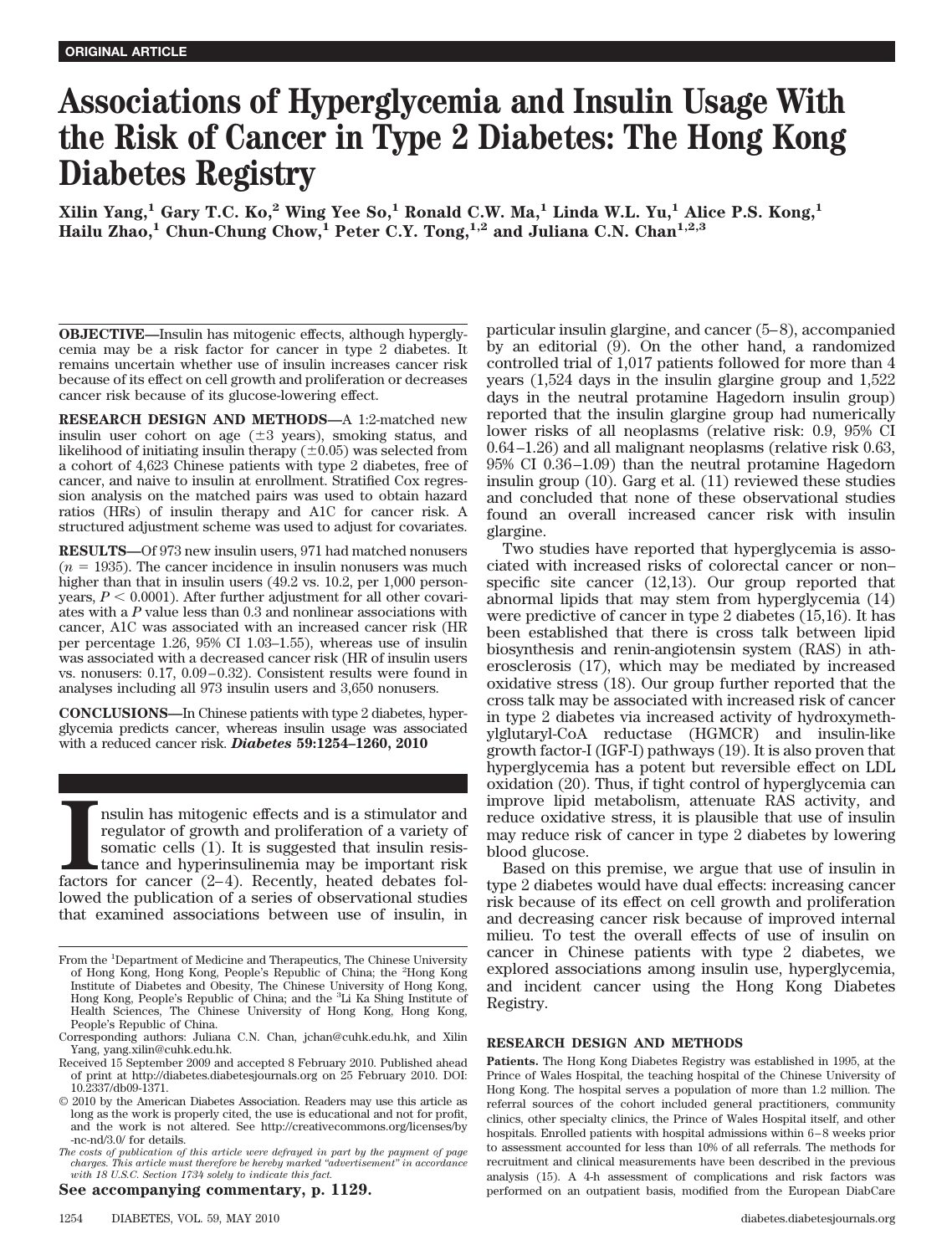

**FIG. 1. Patient flow chart. Adjusted for use of insulin during follow-up period, and covariates as listed in the adjustment scheme of model 3 in Table 3 plus matching criteria (i.e., age, smoking status, and probability of using insulin during follow-up period).**

protocol (21). Once a patient had undergone this comprehensive assessment, he/she was considered to have entered this study cohort and would be followed until the time of death. Ethics approval was obtained from the Chinese University of Hong Kong Clinical Research Ethics Committee. The Declaration of Helsinki was adhered to and informed consent was obtained from all the patients, at the time of assessment, for data analysis and research purposes.

Hong Kong has a highly subsidized health care system. The Hospital Authority is the governing body of all publicly funded hospitals and outpatient clinics. The public hospitals provide 95% of the total hospital bed– days and 80% of the outpatient visits, especially for patients with chronic and serious diseases, because of the noncompulsory nature of medical insurance in Hong Kong (22). In this analysis, the clinical end points, including discharge diagnoses and mortality from enrollment to 30 July 2005, were recorded or otherwise censored on 30 July 2005. Details of all medical admissions of the cohort by that date were retrieved from the Hong Kong Hospital Authority Central Computer System, which recorded admissions to all public hospitals (23). Mortality data from the Hong Kong Death Registry were also retrieved and cross-checked with hospital discharge status (22). In Hong Kong, all medications are dispensed on site in both inpatient and outpatient settings. Drug use data were extracted from the Hospital Authority computer system that recorded drug dispensary data in all public hospitals including the start dates and end dates for each of the major drugs. The databases were matched by a unique identification number, the Hong Kong Identity Card number, which is compulsory for all residents in Hong Kong.

Drug prescription data have been computerized since 1 December 1996. From that date to 8 January 2005, 7,387 diabetic patients were enrolled in the registry. We sequentially excluded 328 patients with type 1 diabetes or missing data on type of diabetes, 45 with non-Chinese or unknown nationality, 175 with a known history of cancer or who were receiving cancer treatment at enrollment, 736 with missing values on any variables used in the analysis (see Table 2 for the list of variables), and 1,480 who had used insulin before enrollment. In the remaining 4,623 patients, we created a new-user subcohort  $(n = 2,906)$  followed by sensitivity analysis in the original cohort (Fig. 1). **Study design.** Prevalent users can contribute to two types of bias: *1*) insufficient ascertainment of clinically silent events that may occur early in therapy and *2*) the inability to control for disease risk factors that may have been altered by the study drugs under research (24). Thus, prevalent user bias is considered to be one of the major contributing factors that results in the discrepancies between observational studies and clinical trials (24). New-user designs are developed to eliminate both biases by restricting the analysis to people under observation at the start of the current course of treatment (24).

In this study, we used a new-user cohort study design with one insulin user matched to two nonuser subjects on *1*) age ( $\pm 3$  years); *2*) smoking status (current and former); and *3*) likelihood of initiating insulin therapy after enrollment (the likelihood of initiating insulin therapy in the nonusers was within the likelihood in the users  $\pm$  0.05). In the new-user cohort, follow-up in insulin users commenced at the time of initiation of insulin therapy, for example, 2 years after enrollment in the registry (24). To ensure comparability of these variables in the user and nonusers in each matched pair, the follow-up in the matched insulin nonusers also started at the same time after the enrollment as that of the case subject, that is, 2 years using the above example. To ensure that the matched nonusers had adequate follow-up period for comparison with the case subject, the time period of the nonusers from enrollment to the earliest date of cancer, death, or censoring times must be longer than the period of the matched user from enrollment to the date of initiating insulin therapy. For example, an insulin user started insulin 2 years after enrollment and then developed cancer 5 years after starting insulin therapy. A matched nonuser of the user developed cancer 6 years after enrollment. Thus, the user had 5 years of follow-up, whereas the nonuser had 4 years of follow-up in the new-user cohort. Any nonusers who died, developed cancer, or were censored within 2 years of enrollment were not eligible to be a matched nonuser of the user.

The likelihood of initiating insulin therapy was calculated using a logistic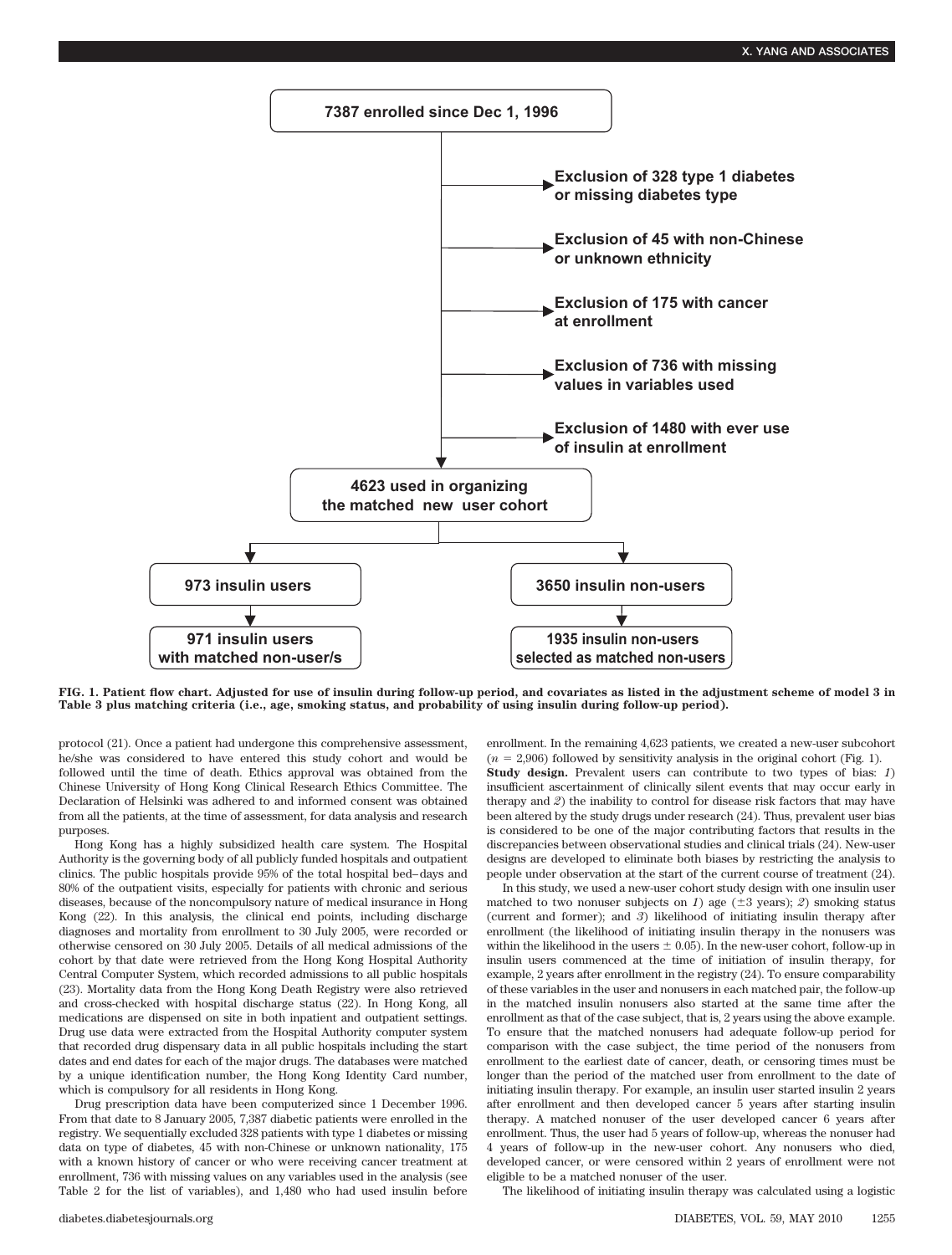regression procedure in the whole cohort with initiation of insulin therapy as the dependent variable. A forward stepwise algorithm  $(P = 0.30$  for inclusion and removal) was used to select a group of predictors among age, sex, BMI, LDL cholesterol, HDL cholesterol, triglyceride, smoking status, alcohol intake,  $HbA_{1c}$  (A1C), systolic blood pressure, Ln (spot urinary albumin-to-creatinine ratio [ACR]+1), estimated glomerular filtration rate (eGFR), duration of diabetes, peripheral arterial disease, retinopathy, sensory neuropathy, prior myocardial infarction, and prior stroke at enrollment. Age, smoking status, duration of diabetes, A1C, HDL cholesterol, Ln  $(ACR+1)$ , and retinopathy were selected for the predicting model (C statistic  $= 0.79$  and  $P$  for Hosmer and Lemeshow test  $= 0.8288$ ). The follow-up time in the new-user cohort was calculated as the period in years from the date of initiation of insulin therapy to the earliest date of cancer, death, or censoring. The follow-up time of the nonusers was calculated as the difference between the follow-up time of the nonuser in the original cohort design and the time period from enrollment to the date of starting insulin of the corresponding user.

The 1:2-matched insulin new-user cohort has the following features: *1*) without prevalent users; 2) follow-up started at the time of initiation of insulin therapy; *3*) "baseline" characteristics in new users and matched nonusers in a matched pair were comparable (i.e., measured at the same time away from the starting time point of follow-up); and *4*) a new user and its matched nonusers in each matched pair had similar age, smoking status, and likelihood to initiate insulin therapy.

**Clinical and laboratory measurements.** Details of assessment methods and definitions of end points have been described elsewhere (15). In essence, on the visit day, patients attended the center after 8 h of fasting to undergo clinical assessments and laboratory investigations. Apart from documentation of demographic data and clinical assessment of complications, fasting blood samples were taken for measurement of plasma glucose, A1C, lipid profile (total cholesterol, HDL cholesterol and triglyceride, calculated LDL cholesterol), and renal function. A sterile, random spot urine sample was used to measure ACR. Albuminuria was defined as  $ACR \ge 2.5$  mg/mmol in men and  $\geq$ 3.5 mg/mmol in women. The abbreviated Modification of Diet in Renal Disease Study formula recalibrated for Chinese (25) was used to estimate eGFR expressed in ml  $\cdot$  min<sup>-1</sup>  $\cdot$  1.73 m<sup>-2</sup>: eGFR = 186  $\times$  (SCR  $\times$  0.011)<sup>-1.154</sup>  $\times$  (age)<sup>-0.203</sup>  $\times$  (0.742 if female)  $\times$  1.233, where SCR is serum creatinine expressed as  $\mu$ mol/l (original mg/dl converted to  $\mu$ mol/l) and 1.233 is the adjusting coefficient for Chinese. Lipids (total cholesterol, triglyceride, and HDL cholesterol) were measured by enzymatic methods on a Hitachi 911 automated analyzer (Boehringer Mannheim, Mannheim, Germany) using reagent kits supplied by the manufacturer of the analyzer. LDL cholesterol was calculated using Friedewald equation (26). The precision performance of these assays was within the manufacturer's specifications.

**Definition of cancer.** A trained team of personnel of the Hospital Authority routinely coded all the hospital discharge principal diagnoses including cancer and noncancer hospital admissions according to the International Classification of Diseases, Ninth Revision (ICD-9). Hospital discharge principal diagnoses, coded by ICD-9, were used to identify cancer events. The end point of this study was defined as having first incident cancer during follow-up (regardless of whether it was fatal or nonfatal; codes 140 –208).

**Statistical analyses.** The SAS (Release 9.10) was used to perform the statistical analysis (SAS Institute, Cary, NC). The propensity score was calculated in the original cohort and automatically exported to a new SAS dataset. Then, matching was performed using SAS programming. After the matched new-user cohort dataset was generated, we performed stratified Cox proportional hazard regression analysis on the matched pairs to obtain hazard ratios (HRs) of initiation of insulin therapy and A1C for incident cancer.

A structured adjustment scheme was used to adjust for covariates. First, we obtained HR of use of insulin and A1C without adjusting for other covariates. Because we have previously reported the nonlinear risk associations of cancer with LDL cholesterol at values  $\leq 2.8$  mmol/l and  $\geq 3.8$  mmol/l, which were further modified by other parameters (27), we secondly adjusted for covariates with  $P < 0.30$  selected by the stepwise algorithm among these cancer-associated LDL cholesterol–related risk interaction terms (indicator terms for LDL cholesterol  $\leq 2.8$  mmol/l plus albuminuria and  $\geq 3.8$  mmol/l) (27): sex, duration of diabetes, alcohol intake (current and former), HDL cholesterol, triglyceride, systolic blood pressure, eGFR, Ln  $(ACR+1)$ , use of antihypertensive drugs at enrollment, and use of ACE inhibitors or angiotensin II receptor blockers, statins, fibrates, and oral antidiabetic drugs (Table 1) from enrollment to cancer, death, or censoring dates, whichever came first. Third, restricted cubic spline was used in the stratified Cox model to adjust for nonlinear associations of covariates with cancer as previously reported (16). The curve of HR versus A1C was calculated using restricted cubic spline (28) as previously reported (15,29). In addition, a life table method (Statistical Package for the Social Sciences for Windows, Release 13.0; SPSS, Chicago, IL) was used to examine the differences in the cumulative incidences of cancer and death over time.

Correlations between pairs of baseline covariates were checked using the Pearson correlation test and none of the pairs was highly correlated (correlation coefficient  $\leq 0.60$ ). Proportional hazards were checked. A two-sided  $P \leq$ 0.05 was considered significant.

# **RESULTS**

**Characteristics of the original cohort.** At enrollment, the median age of the cohort  $(n = 4,623)$  was 57 (25th-75th percentiles: 47– 67) years with a median duration of diabetes of 5 (1–10) years. The median period from enrollment to the earliest date of cancer, death, or censoring was 5.11 (2.86 –7.15) years. Cancer incidence was lower in insulin users than nonusers (5.8 per 1,000 person-years vs.  $9.7$  per  $1,000$ ,  $P = 0.0082$ ) but death incidence was higher in insulin users than nonusers  $(24.0 \text{ vs. } 9.6, P < 0.0001)$ . The comparison of other variables, including drug use, is available in Table 1.

**Characteristics of the new insulin user cohort.** Of 973 patients who were started on insulin therapy, 971 had at least one matched nonuser (964 had two matched nonusers and seven had only one matched nonuser). Despite this careful matching, there were still significant differences in age, smoking status, and clinical and biochemical characteristics between insulin nonusers and users, albeit smaller than those in the original cohort. Compared with noninsulin users, insulin users had longer duration of diabetes, higher A1C, and worse lipid profile (higher LDL cholesterol, higher triglyceride, and lower HDL cholesterol), and were more likely to have albuminuria and renal dysfunction. Insulin users were also more likely to be treated with ACE inhibitors/angiotensin II receptor blockers, statins, and oral antidiabetic drugs (in particular, metformin) than insulin nonusers. The cancer incidence in insulin nonusers was much higher than in insulin users  $(49.2 \text{ per } 1,000 \text{ person-years vs. } 10.2, P < 0.0001)$ . On the other hand, death incidence was comparable between insulin nonusers and users  $(P = 0.8307;$  Table 1).

**Use of insulin and A1C for the risk of cancer.** In the new-user cohort, A1C was marginally associated with an increased risk of cancer after adjusting for use of insulin, age, smoking status, and likelihood of use of insulin  $(P =$ 0.0747). After further adjusting for all other covariates with a  $P < 0.3$  (HDL cholesterol, triglyceride, eGFR, and use of metformin), A1C per percentage was associated with a 1.24-fold increase in the risk of cancer (95% CI 1.03–1.49,  $P = 0.0267$ . The HR increased to 1.26 (95% CI 1.03–1.55,  $P = 0.0230$ ) after adjusting for nonlinear associations of covariates.

Use of insulin was consistently associated with decreased risks of cancer after adjusting for A1C, age, smoking status, and likelihood of use of insulin. After further adjusting for HDL cholesterol, triglyceride, eGFR, and use of metformin as well as taking nonlinear associations of covariates with cancer into consideration, the multivariable HR was  $0.17$  (95% CI  $0.09-0.32$ ,  $P < 0.0001$ ). On the other hand, use of insulin was not associated with death in the three adjusting models (Table 2). The cumulative incidence of cancer was markedly lower in insulin users than in nonusers, although the cumulative incidence of death was similar in insulin users and nonusers during 7 years of follow-up (Table 3).

For subsite-specific cancers, A1C was marginally associated with a higher risk whereas use of insulin was associated with lower risks of cancers of the digestive system (HR  $0.19$ ,  $0.08-0.46$ ) and cancers of the nondigestive systems (HR 0.20, 95% CI 0.10 $-0.41$ ) (Table 4).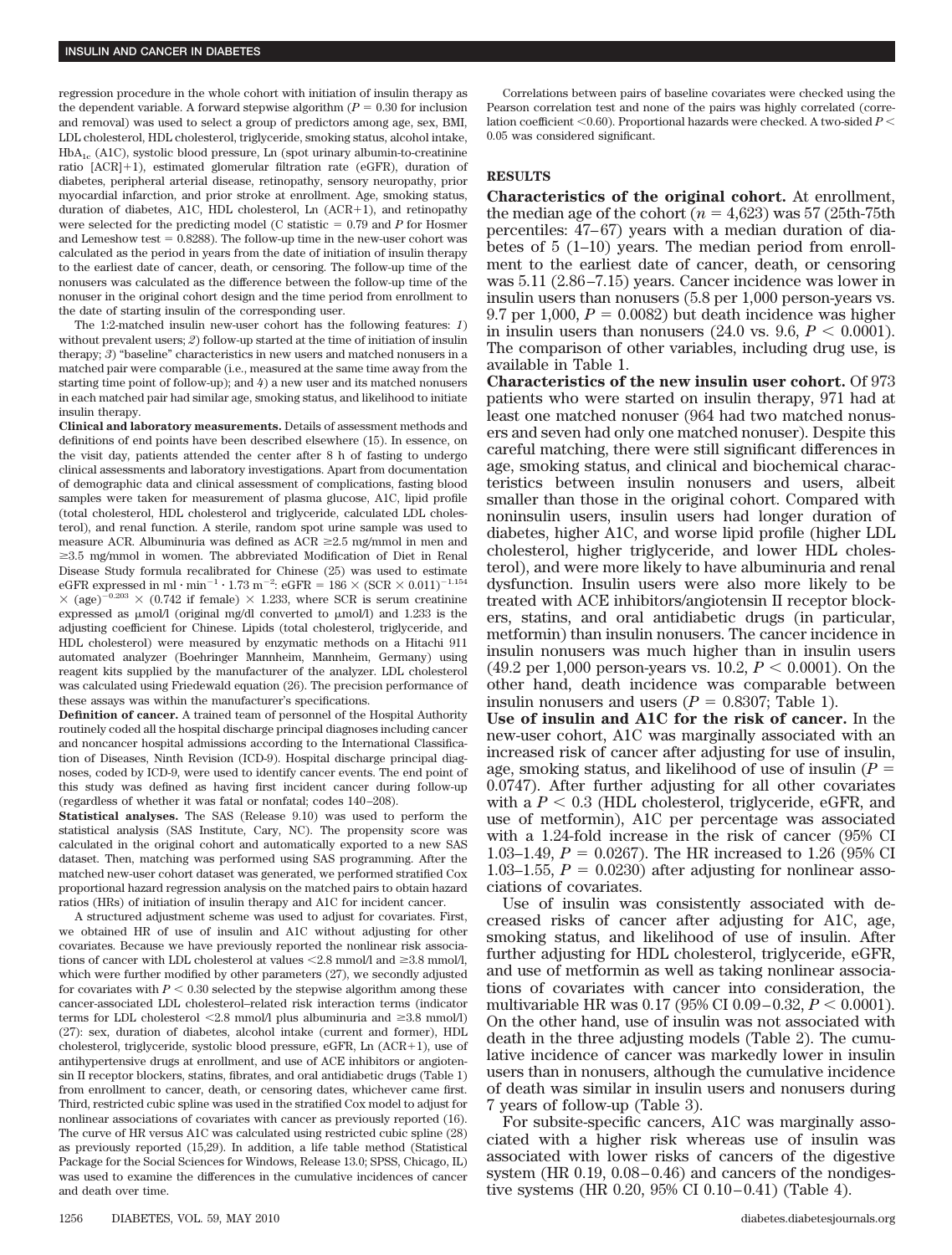## TABLE 1

Clinical and biochemical characteristics of the study patients in cohort design and new-user cohort design

|                                                      | Cohort design    |                   |                              | New-user cohort design* |                   |                              |
|------------------------------------------------------|------------------|-------------------|------------------------------|-------------------------|-------------------|------------------------------|
| Variables at enrollment                              | Insulin nonusers | Insulin users     | $\boldsymbol{P}$             | Insulin nonusers        | Insulin users     | $\boldsymbol{P}$             |
| $\it n$                                              | 3,650            | 973               |                              | 1,935                   | 971               |                              |
| Age (years)                                          | 56(20)           | 58(20)            | $0.0022\dagger$              | 58(21)                  | 58(20)            |                              |
| Smoking status                                       |                  |                   | $0.0005\ddagger$             |                         |                   |                              |
| Former                                               | 482 (13.2%)      | 176 (18.1%)       |                              | 348 (18.0%)             | 175 (18.0%)       |                              |
| Current                                              | 567 (15.5%)      | 150 (15.4%)       |                              | 297 (15.4%)             | 149 (15.4%)       |                              |
| Male sex                                             | 1,678 (46.0%)    | 453 (46.6%)       | $0.7452$ ‡                   | 964 (49.8%)             | 451 (46.5%)       | $0.0863$ ‡                   |
| Alcohol use                                          |                  |                   | $0.0021$ ‡                   |                         |                   | $0.1164\ddagger$             |
| Former                                               | 385 (10.6%)      | 140 (14.4%)       |                              | 257 (13.3%)             | 139 (14.3%)       |                              |
| Current                                              | 304 (8.3%)       | 68 (7.0%)         |                              | 178 (9.2%)              | 68 (7.0%)         |                              |
| BMI $\frac{\text{kg}}{\text{m}^2}$                   | 24.8 (4.8)       | 24.5(5.1)         | $0.0070\dagger$              | 24.9(4.9)               | 24.5(5.1)         | $0.0014\dagger$              |
| Duration of diabetes (years)                         | 4(8)             | 8(8)              | $<$ 0.0001†                  | 4(9)                    | 8(8)              | $<$ 0.0001†                  |
| Systolic blood pressure (mmHg)                       | 133(25)          | 136(29)           | $0.0004\dagger$              | 135(26)                 | 136(29)           | $0.1787\dagger$              |
| Diastolic blood pressure (mmHg)                      | 75(13)           | 76(15)            | $0.1025\dagger$              | 75(14)                  | 76(15)            | $0.0413\dagger$              |
| A1C $(\%)$                                           | 6.9(1.7)         | 8.1(2.5)          | $< 0.0001$ †                 | 7.1(2.0)                | 8.1(2.5)          | $< 0.0001$ †                 |
| LDL cholesterol (mmol/l)                             | 3.10(1.21)       | 3.20(1.2)         | $0.0004\dagger$              | 3.00(1.26)              | 3.20(1.2)         | $< 0.0001\dagger$            |
| HDL cholesterol (mmol/l)                             | 1.27(0.43)       | 1.21(0.46)        | $< 0.0001$ †                 | 1.26(0.43)              | 1.21(0.46)        | $0.0002\dagger$              |
| Triglyceride (mmol/l)                                | 1.32(0.96)       | 1.45(1.14)        | $0.0004\dagger$              | 1.40(0.99)              | 1.45(1.14)        | $0.3057\dagger$              |
| Total cholesterol (mmol/l)                           | 5.10(1.30)       | 5.20(1.30)        | $0.0011\dagger$              | 5.05(1.40)              | 5.20(1.30)        | $< 0.0001\dagger$            |
| ACR (mg/mmol)                                        | 1.39(4.44)       | 5.00(26.27)       | $< 0.0001$ †                 | 1.93(8.76)              | 4.96 (26.79)      | $< 0.0001$ †                 |
| Microalbuminuria                                     | 23.6% (863)      | 32.2% (313)       | $< 0.0001$ ‡                 | 26.5% (513)             | 32.0% (311)       | $< 0.0001$ ‡                 |
| Macroalbuminuria                                     | $9.8\%$ (356)    | 26.3% (256)       |                              | 15.3% (296)             | 26.4% (256)       |                              |
| eGFR (ml/min <sup>-1</sup> per 1.73 m <sup>2</sup> ) | 106.2(36.6)      | 100.9(50.3)       | $< 0.0001$ †                 | 101.2(38.1)             | 100.9(50.3)       | $0.1342\dagger$              |
| < 60                                                 | 4.7% (173)       | 14.9% (145)       | $< 0.0001$ ‡                 | $7.3\%$ $(142)$         | 14.9% (145)       | $< 0.0001$ ‡                 |
| Retinopathy                                          | 612 (16.8%)      | 355 (36.5%)       | $< 0.0001$ ‡                 | 454 (23.5%)             | 354 (36.5%)       | $< 0.0001$ ‡                 |
| Prior myocardial infarction                          | 55 (1.5%)        | $13(1.3\%)$       | $0.6942$ ‡                   | $42(2.2\%)$             | 13(1.3%)          | $0.1207$ ‡                   |
| Prior stroke                                         | 144 (4.0%)       | 43 (4.4%)         | 0.5048‡                      | $96(5.0\%)$             | 43 $(4.4\%)$      | $0.5255$ ‡                   |
| Medications at enrollment                            |                  |                   |                              |                         |                   |                              |
| Antihypertensive drugs other                         |                  |                   |                              |                         |                   |                              |
| than ACEIs/ARBs                                      | 1,351 (37.0%)    | 377 (38.8%)       | 0.32101                      | 828 (42.8%)             | 375 (38.6%)       | $0.0313$ ‡                   |
| Events and medications after                         |                  |                   |                              |                         |                   |                              |
| enrollment§                                          |                  |                   |                              |                         |                   |                              |
| Cancer during follow-up                              | 169 (4.6%)       | $32(3.3\%)$       | $0.0683$ ‡                   | 120 (6.3%)              | $32(3.3\%)$       | $0.0009$ ‡                   |
| Follow-up time to cancer,                            |                  |                   |                              |                         |                   |                              |
| years                                                | 4.78(4.43)       | 6.04(3.55)        | $< 0.0001$ ‡                 | 0.70(1.23)              | 3.01(3.51)        | $< 0.0001$ ‡                 |
| Incidence of cancer, per 1,000                       | 9.7              | 5.8               |                              | 49.2                    | 10.2              |                              |
| person-years                                         | $(8.3-11.1)\$    | $(3.8 - 7.8)$ §   | 0.0082                       | $(40.6 - 57.8)$ §       | $(6.7-13.7)\$     | $< 0.0001$                   |
| Death during follow-up                               | 169 (4.6%)       | 133 (13.7%)       | $< 0.0001$ ‡                 | $125(6.5\%)$            | 132 (13.6%)       | $< 0.0001$ ‡                 |
| Follow-up time to death, years                       | 4.78(4.43)       | 6.04(3.55)        | $< 0.0001$ ‡                 | 0.77(1.57)              | 3.09(3.45)        | $< 0.0001$ ‡                 |
| Incidence of death, per 1,000                        | 9.6              | 24.0              |                              | 46.5                    | 41.2              |                              |
| person-years                                         | $(8.1 - 11.0)$ § | $(19.9 - 28.0)$ § | $< 0.0001$                   | $(38.5 - 54.4)$ §       | $(34.3 - 48.1)$ § | $0.8307$                     |
| <b>ACEIS</b> or ARBS                                 | 1,750 (48.0%)    | 705 (72.5%)       | $< 0.0001$ ‡                 | $1,009(52.1\%)$         | 703 (72.4%)       | $< 0.0001$ ‡                 |
| Statins                                              | 1,088 (29.8%)    | 506 (52.1%)       | $< 0.0001$ ‡                 | 605 (31.2%)             | 506 (52.1%)       | $< 0.0001$ ‡                 |
| Fibrates                                             |                  | 121 (12.4%)       | $0.0011\ddagger$             | 163 (8.4%)              | 120 (12.4%)       | $0.0007$ ‡                   |
|                                                      | 327 (9.0%)       | 269 (27.7%)       |                              |                         |                   |                              |
| Acarbose<br>Glibenclimide                            | 287 (7.9%)       | 396 (40.7%)       | $< 0.0001$ ‡<br>$< 0.0001$ ‡ | 177 (9.2%)              | 269 (27.7%)       | $< 0.0001$ ‡<br>$< 0.0001$ ‡ |
|                                                      | 1,046 (28.7%)    |                   | $< 0.0001$ ‡                 | 482 (24.9%)             | 395 (40.7%)       | $< 0.0001$ ‡                 |
| Gliclazide                                           | 1,692(46.4%)     | 603 (62.0%)       |                              | 956 (50.1%)             | 602 (62.0%)       |                              |
| Glimepiride                                          | 38 (1.0%)        | 33 (3.4%)         | $<$ 0.0001‡                  | 24 (1.2%)               | 33 (3.4%)         | $0.0001\ddagger$             |
| Glipizide                                            | 399 (10.4%)      | 197 (20.3%)       | $< 0.0001$ ‡                 | 221 (11.4%)             | 197 (20.3%)       | $< 0.0001$ ‡                 |
| Metformin                                            | 2,680 (73.4%)    | 837 (86.0%)       | $< 0.0001$ ‡                 | 1,442 (74.5%)           | 835 (86.0%)       | $< 0.0001$ ‡                 |
| Pioglitazone                                         | 25 (0.7%)        | 17 (1.8%)         | $0.0019$ ‡                   | 18 (0.9%)               | 17 (1.8%)         | $0.0558$ ‡                   |
| Rosiglitazone                                        | $106(2.9\%)$     | 110(11.3%)        | $< 0.0001$ ‡                 | 64 (3.3%)               | 110 (11.3%)       | $< 0.0001$ ‡                 |
| Tolbutamide                                          | $10(0.3\%)$      | 22 (2.3%)         | $< 0.0001$ ‡                 | $8(0.4\%)$              | 21 (2.2%)         | $< 0.0001$ ‡                 |

Data are median (interquartile range; from 25th-75th percentiles), % (*n*), and *n* (%). \*Matched on age, smoking status, likelihood of using insulin, and time before insulin use. †Derived from Wilcoxon two-sample test. ‡Derived from  $\chi^2$  test. §From enrollment to the earliest date of cancer, death, or censoring (95% CIs). ||Derived from univariate Cox model analysis. ACEIs, angiotensin-converting enzyme inhibitors; ARBs, angiotensin II receptor blockers.

**Sensitivity analysis.** We used the original cohort ( $n =$ 4,623) to perform the sensitivity analysis, in which age, smoking status, and likelihood of using insulin during follow-up were used as covariates. The HR of A1C for cancer was 1.11 (95% CI 0.98–1.26,  $P = 0.0974$ ) and that of use of insulin for cancer was  $0.47$  (95% CI  $0.31 - 0.71$ ,  $P =$ 

0.0003) in the model including only A1C and use of insulin without other covariates. After adjusting for the covariates of model 2 in Table 2, the HRs of A1C and use of insulin were  $1.17$   $(1.04-1.33, P = 0.0125)$  and  $0.49$   $(0.32-0.73, P =$ 0.0006), respectively. After further adjusting for nonlinear associations (model 3 in Table 2), the respective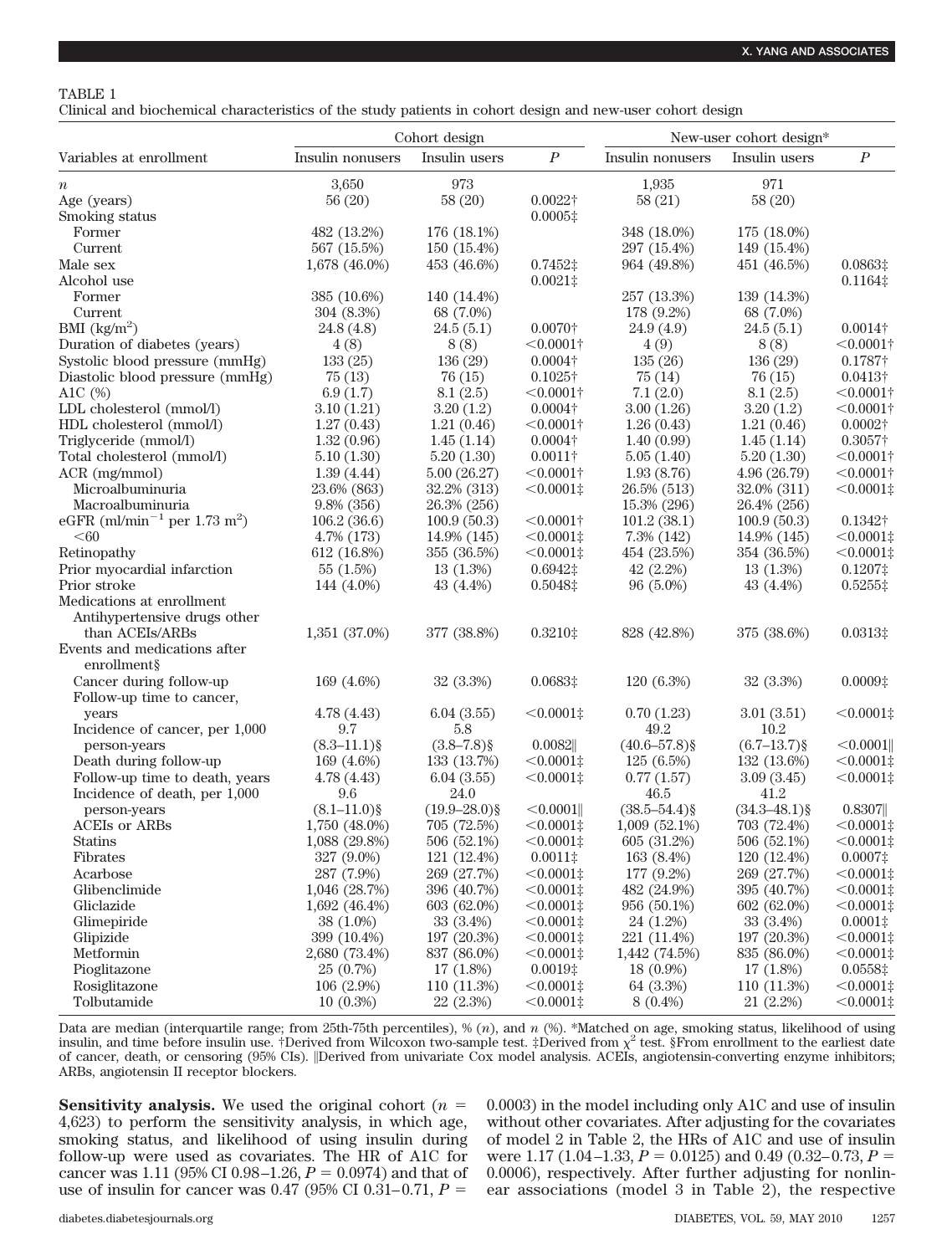#### TABLE 2

HRs of use of insulin for cancer in a cohort of 971 insulin new users and 1,935 insulin nonusers matched on age, smoking status, and the likelihood of using insulin

|                           | HR*  | 95% CI        | P        |
|---------------------------|------|---------------|----------|
| Models for cancer*        |      |               |          |
| Model 1†                  |      |               |          |
| A1C $(\%)$                | 1.16 | $0.99 - 1.36$ | 0.0747   |
| Use vs. nonuse of insulin | 0.18 | $0.10 - 0.33$ | < 0.0001 |
| Model $2\ddagger$         |      |               |          |
| A1C $(%)$                 | 1.24 | $1.03 - 1.49$ | 0.0267   |
| Use vs. nonuse of insulin | 0.18 | $0.10 - 0.33$ | < 0.0001 |
| Model 38                  |      |               |          |
| A1C $(%)$                 | 1.26 | $1.03 - 1.55$ | 0.0230   |
| Use vs. nonuse of insulin | 0.17 | $0.09 - 0.32$ | < 0.0001 |
| Models for death*         |      |               |          |
| Model 1†                  |      |               |          |
| Use vs. nonuse of insulin | 1.27 | $0.92 - 1.75$ | 0.1543   |
| Model 2                   |      |               |          |
| Use vs. nonuse of insulin | 1.24 | $0.84 - 1.84$ | 0.2739   |
| Model 3¶                  |      |               |          |
| Use vs. nonuse of insulin | 1.28 | $0.85 - 1.94$ | 0.2422   |
|                           |      |               |          |

\*Stratified Cox models on the matching pairs were used. †Not adjusted for other covariates. ‡Adjusted for HDL cholesterol, triglyceride, eGFR, and use of metformin. Other variables had a *P* value larger than 0.3 and not selected by the stepwise algorithm with  $P = 0.30$ . These variables included sex, alcohol drinking (previous and current), duration of diabetes, BMI, systolic blood pressure, LDL cholesterol–related risk (indicator terms for LDL cholesterol 2.8 mmol/l plus albuminuria and  $\geq$ 3.8 mmol/l), Ln (ACR+1), use of antihypertensive drugs (other than ACEIs or ARBs) at enrollment, and use of drugs from enrollment to the earliest date of cancer, death, or censoring (ACEIs or ARBs, statins, fibrates, and oral antidiabetic drugs listed in Table 1). §Restricted cubic spline was further used to adjust for nonlinear associations between HDL cholesterol and triglyceride with cancer. ||Adjusted for A1C, BMI,  $eGFR$ ,  $Ln(ACR+1)$ , use of antihypertensive drugs (other than ACEIs or ARBs) at enrollment, and use of ACEIs or ARBs, fibrates, gliclazide, and rosiglitazone from enrollment to the earliest date of cancer, death, or censoring (selected by the stepwise algorithm with  $P = 0.30$ ). Thestricted cubic spline was further used to adjust for nonlinear associations among A1C, BMI, ACR, and eGFR with death.

HRs of A1C  $(1.18, 1.04-1.33, P = 0.0102)$  and use of insulin  $(0.48, 0.32-0.73, P = 0.0006)$  remained similar. The full range of association between A1C and cancer is shown in Fig. 2.

# **DISCUSSION**

In a new insulin user cohort of Chinese patients with type 2 diabetes, hyperglycemia was associated with an increased cancer risk, whereas insulin use was associated with a reduced cancer risk. However, both insulin and noninsulin users had similar incidence of all-cause death.

A series of observational studies have examined whether insulin glargine users were at higher risk of cancer than users of other types of insulin or metformin (5– 8). Whereas researchers from the U.K. observed that users of insulin or insulin secretagogues had a higher cancer risk than metformin users (8), in the Swedish study (6) and the Scottish study (7), there was no increased cancer risk in patients treated with insulin glargine compared with users of other types of insulin.

Because use of metformin may be associated with a lower cancer risk (30,31), the result from the U.K. study cannot address the association between use of insulin and cancer. Adding to this confusion, the German study (5) reported that insulin glargine users were at a lower overall risk of cancer than human insulin users after adjusting for age and sex (relative risk 0.86, 95% CI 0.79-0.94). However, after adjustment for dosage, the authors found a "dose-dependent" increase in cancer risk with glargine compared with human insulin (5). On the other hand, we and others (12,13) have reported that hyperglycemia was a risk factor for cancer in type 2 diabetes. Thus, the doseeffect relationship for cancer in the German study (5) may be confounded by severe hyperglycemia in the high-dose insulin glargine groups.

**Traditional cohort design versus new-user design.** It is usual to use cohort studies to address possible drug effects, but cohort study designs may have difficulties in controlling for some potential confounding factors. The so-called prevalent user bias is considered a major contributing factor that results in discrepancies between observational studies and clinical trials. Compared with traditional cohort study designs, a new-user design can eliminate insufficient ascertainment of events that occur early in therapy and allow better control for disease risk factors that may have been altered by the study drugs in question. One of the main rationales underlying new-user designs is to synchronize the beginning of study follow-up

TABLE 3

|  |  |  |  | Life table analyses of development of cancer and total death in new insulin users and a matched cohort of insulin nonusers |
|--|--|--|--|----------------------------------------------------------------------------------------------------------------------------|
|--|--|--|--|----------------------------------------------------------------------------------------------------------------------------|

|                  | At risk at the beginning<br>of the period | Cancer cases | Deaths in the period | Cumulative cancer<br>rate $(\%)\dagger$ | Cumulative death<br>rate $(\%)\ddagger$ |
|------------------|-------------------------------------------|--------------|----------------------|-----------------------------------------|-----------------------------------------|
| Insulin users    |                                           |              |                      |                                         |                                         |
| Year $1*$        | 971                                       | 12           | 50                   | 1.3                                     | 5.4                                     |
| Year $2^*$       | 807                                       |              | 20                   | 2.2                                     | 8.0                                     |
| Year $3*$        | 628                                       |              | 20                   | 2.9                                     | 11.2                                    |
| Year $4*$        | 487                                       |              | 18                   | 4.5                                     | 14.9                                    |
| Year $5*$        | 334                                       |              | 14                   | 4.8                                     | 18.9                                    |
| Year $6*$        | 226                                       |              | 6                    | 5.4                                     | 21.5                                    |
| Year $7*$        | 126                                       |              |                      | 5.4                                     | 22.3                                    |
| Insulin nonusers |                                           |              |                      |                                         |                                         |
| Year $1*$        | 1,935                                     | 90           | 73                   | 6.5                                     | 5.2                                     |
| Year $2^*$       | 751                                       | 21           | 25                   | 9.9                                     | 8.9                                     |
| Year $3*$        | 389                                       | 3            | 15                   | 10.8                                    | 12.7                                    |
| Year $4*$        | 220                                       |              | h                    | 12.8                                    | 15.1                                    |
| Year $5*$        | 133                                       |              |                      | 13.6                                    | 18.3                                    |
| Year $6*$        | 73                                        |              |                      | 15.2                                    | 18.3                                    |
| Year $7*$        | 36                                        |              |                      | 15.2                                    | 18.3                                    |

\*From the first day of follow-up through the end of the year. †*P* from Wilcoxon (Gehan) statistic 0.0001 for comparison between insulin users and nonusers.  $P$  from Wilcoxon (Gehan) statistic  $= 0.7408$  for comparison between insulin users and nonusers.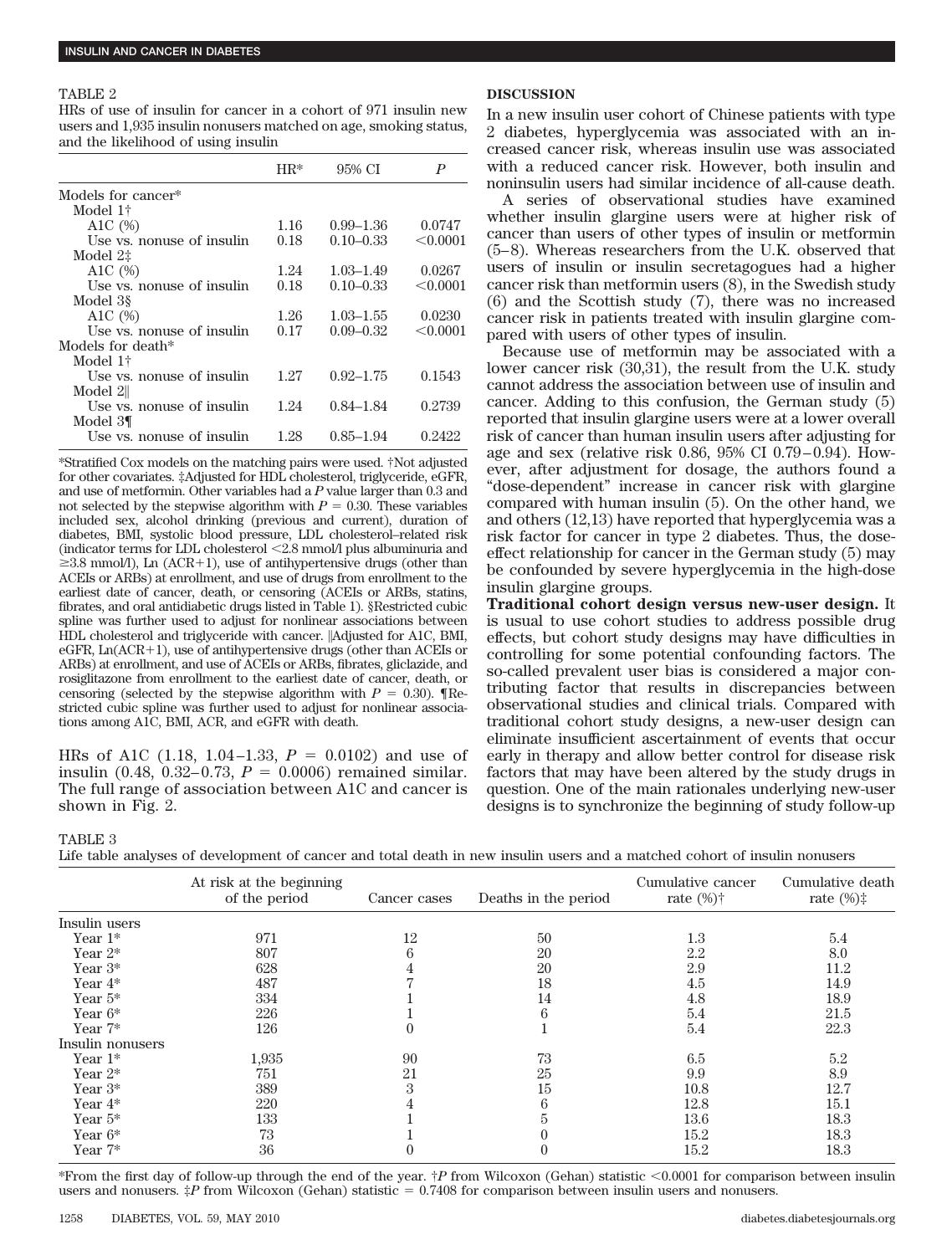### TABLE 4

HRs of use of insulin vs. nonuse for first incident cancers in a cohort of 971 insulin new users and 1,935 insulin nonusers matched on age, smoking status, and likelihood of using insulin

| Cancer subtypes <sup>*</sup>                              | No. of cancers <sup>*</sup> | HR $(95\% \text{ CI})$ of A1C <sup><math>\dagger</math></sup> | HR $(95\% \text{ CI})$ of insulin† |
|-----------------------------------------------------------|-----------------------------|---------------------------------------------------------------|------------------------------------|
| Lip, oral cavity, and pharynx                             | 3                           |                                                               |                                    |
| Digestive organs and peritoneum                           | 65                          | $1.19(0.95-1.51)$                                             | $0.19(0.08-0.46)$                  |
| Upper digestive tract                                     | 10                          |                                                               |                                    |
| Lower digestive tract                                     | 25                          |                                                               |                                    |
| Liver and intrahepatic bile ducts                         | 19                          |                                                               |                                    |
| Respiratory and intrathoracic organs                      | 19                          |                                                               |                                    |
| Bone, connective tissue, skin, and breast                 | 19                          |                                                               |                                    |
| Genitourinary organs                                      | 24                          |                                                               |                                    |
| Lymphatic and hematopoietic tissue                        |                             |                                                               |                                    |
| Other and unspecified sites                               | 15                          |                                                               |                                    |
| Cancers other than digestive organs and peritoneum cancer | 87                          | $1.13(0.91-1.41)$                                             | $0.20(0.10-0.41)$                  |

\*A total of 152 cancers of any type classified by the ICD-9 were analyzed. †Derived from stratified Cox models without adjusting for other covariates, but A1C and use of insulin were simultaneously entered in each of these models.

with initiation of the drug therapy (24). Failure to follow this principle may introduce major bias, such as confounding by risk factors that are associated with both therapy indication and clinical outcomes, with conclusions that are scientifically disastrous (32). This is clearly illustrated by the recent controversy on insulin use and cancer; in a non–new-user cohort design, patients with uncontrolled hyperglycemia may be at high risk of cancer but are also more likely to be given insulin. The latter was then erroneously identified as a risk factor for cancer.

On the other hand, by controlling for all confounders, including risk factors, complications, use of medications, and duration of follow-up with respect to start of insulin in a new-cohort design, we were able to show the independent cancer risk with A1C and that of reduction of cancer with insulin therapy. Our sensitivity analysis using the traditional cohort design without including prevalent users also shows similar results. However, in the latter analysis, because nonuse of insulin from enrollment to initiation of insulin treatment was treated as "on-insulin" period, this can attenuate the true association of insulin with cancer compared with the new-user cohort.

**Adjustment for other confounders and competing risks.** With improved survival from cardiorenal complications, cancer has become an important health hazard in diabetic patients. In this regard, competing risk (i.e.,



**FIG. 2. Hazard ratio of A1C for incident cancer in the cohort of 4,623 Chinese patients with type 2 diabetes.**

noncancer death) is unlikely to be a potential source of bias in our analysis because proportional hazard models such as Cox models can still give valid results when used to test HR (33). In addition, in this new-user cohort design, the cumulative death rates were similar in insulin users and nonusers during 7 years of follow-up, and the adjusted HRs of use of insulin for death were nonsignificant, suggesting that the impacts of competing risk on our results, if any, are very small.

Hyperglycemia, dyslipidemia, inflammation, dysregulated cellular growth, insulin resistance, and hyperinsulinemia can all contribute to cardiorenal complications and cancer in diabetic patients. Recently, we reported potential cross talk between lipid metabolism and the RAS in development of cancer in type 2 diabetes, possibly via the IGF-I signaling and cholesterol biosynthesis pathways (19). Of note, hyperglycemia has a potent but reversible effect on LDL oxidation (20). Oxidized LDL (ox-LDL) enhances the expression and activation of RAS components; the latter can in turn stimulate the accumulation of LDL and its oxidation into ox-LDL, thus setting up a vicious cycle (18). Individually, ox-LDL and RAS activation induce oxidative stress and inflammatory cascade (18). Thus, it is plausible that insulin use may reduce oxidative stress and inflammation by lowering blood glucose and thus reduce cancer risk. Indeed, in patients in whom hyperglycemia is the predominant metabolic risk factor for cancer, the theoretic growth-promoting and mitogenic effects of insulin on cancer development may be less important.

Despite its biological plausibility, other methods are needed to confirm these arguments, such as mechanistic and intervention studies. Unlike a clinical trial, measurement of A1C during these follow-up visits in real practice was not standardized, and thus the availability and changes in A1C levels may be biased in this epidemiologic analysis. If insulin could increase cancer risk by modulating cell growth, circulating insulin levels would presumably be important. Patients who required insulin may have lower natural levels than those who did not; therefore, supplementary insulin in these patients may increase the circulating insulin level comparable only with a natural level, which is not likely to increase cancer risk. Nevertheless, hyperinsulinemia remains an important issue in cancer risk and further studies are required to determine this risk association.